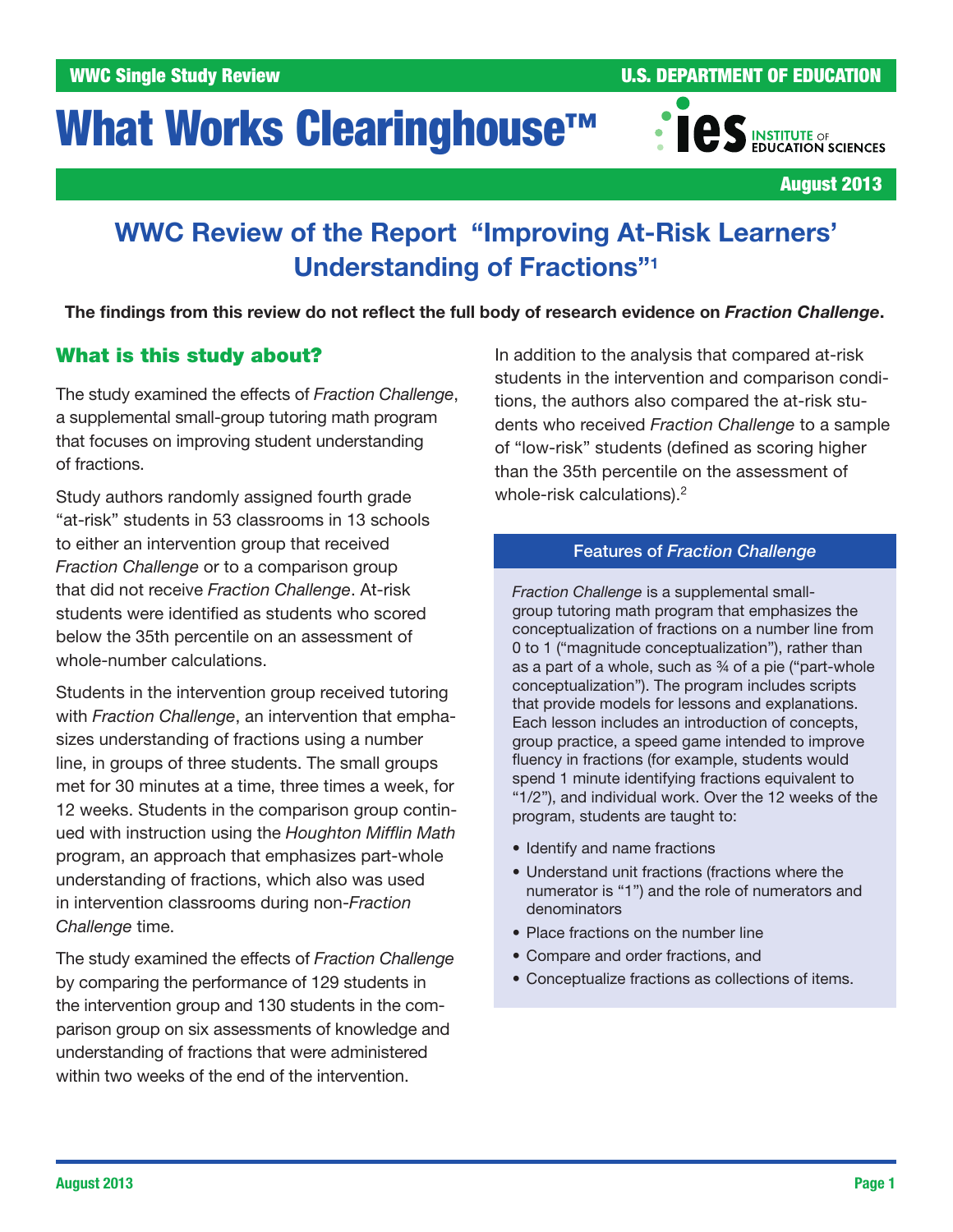## What did the study find?

The study authors reported, and the WWC confirmed, that *Fraction Challenge* had statistically significant positive impacts on fraction knowledge. Students in the intervention group were better able to compare relative magnitudes of fractions, identify where fractions were on a number line from 0 to 1, use magnitude and part-whole representations of fractions, and perform addition and subtraction with fractions.

#### WWC Rating

## *The research described in this report meets WWC evidence standards without reservations*

*Strengths*: The study is a well-implemented randomized controlled trial with low attrition.

*Cautions*: The author's comparison of the performance of at-risk students receiving *Fraction Challenge* to the performance of low-risk students did not meet WWC evidence standards, because the groups were not equivalent at baseline.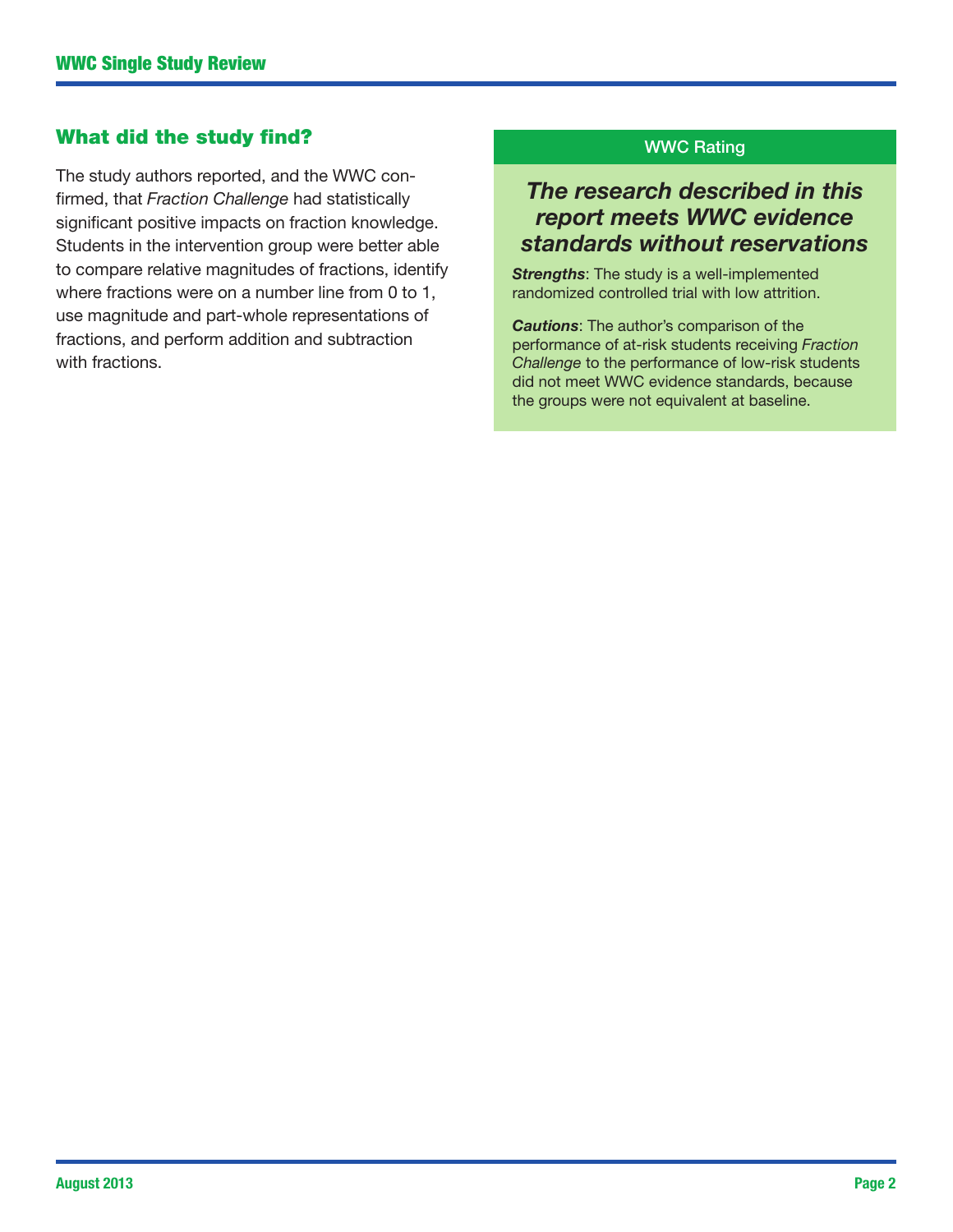#### Appendix A: Study details

Fuchs, L. S., Schumacher, R. F., Long, J., Namkung, J., Hamlett, C. L., Cirino, P. T., Changas, P., Jordan, N. C., Siegler, R., & Gersten, R. (in press). Improving at-risk learners' understanding of fractions. *Journal of Educational Psychology*.

**Setting** The study was conducted in 13 schools in the United States.

**Study sample** Fourth-grade students from 53 classrooms in 13 schools were assessed on whole-number calculations using the Wide Range Achievement Test-4 (WRAT-4). Students who scored below the 35th percentile on the WRAT-4 were identified as "at-risk" students and were given an additional assessment: the Wechsler Abbreviated Scales of Intelligence (WASI). Eighteen students were excluded from the study because they scored below the 9th percentile on both subtests of the WASI. Students who scored above the 35th percentile on the WRAT-4 were labeled "low-risk" students.

> Between two and eight at-risk and low-risk students were sampled from each classroom, stratifying by risk severity. The at-risk students were randomly assigned to either the intervention or the comparison group, and the randomization was stratified by classroom and an indicator of risk severity (whether each student scored below the 15th percentile or between the 15th and 34th percentiles). The analysis sample of at-risk students included 129 students in the intervention group and 130 students in the comparison group. The low-risk students were not randomized and were used for a contrast that did not meet WWC standards.

#### **Intervention** group

Students in the intervention condition received occasional small group tutoring instead of their regular classroom math instruction, which used *Houghton Mifflin Math*. The small groups consisted of three students and one tutor who met for three lessons per week of 30 minutes each for 12 weeks. The tutors used *Fraction Challenge*, which contains scripts and other materials for the lessons. The instruction focused on conceptualizing fractions on a number line from 0 to 1. Each lesson included an introduction of concepts, group practice, a speed game intended to improve fluency in fractions (for example, students would spend 1 minute identifying fractions equivalent to "1/2"), and individual work. Over the 12 weeks of the program, students were taught to identify and name fractions, unit fractions (fractions where the numerator is "1"), and the role of numerators and denominators; place fractions on the number line; compare and order fractions; and conceptualize fractions as collections of items.

## **Comparison** group

Students in the comparison condition received the regular (whole class) classroom instruction using *Houghton Mifflin Math*, which emphasizes the part-whole conceptualization of fractions. Part-whole conceptualization interprets fractions as representing a part of an object. Many of the students in the comparison group also attended a remediation course provided by the schools three times a week. That said, the amount of instructional time was similar for intervention and comparison students, so the effective difference in experiences across conditions is the use of small group tutoring (rather than whole class instruction) and the content in the *Fraction Challenge* program, relative to the use of *Houghton Mifflin Math*.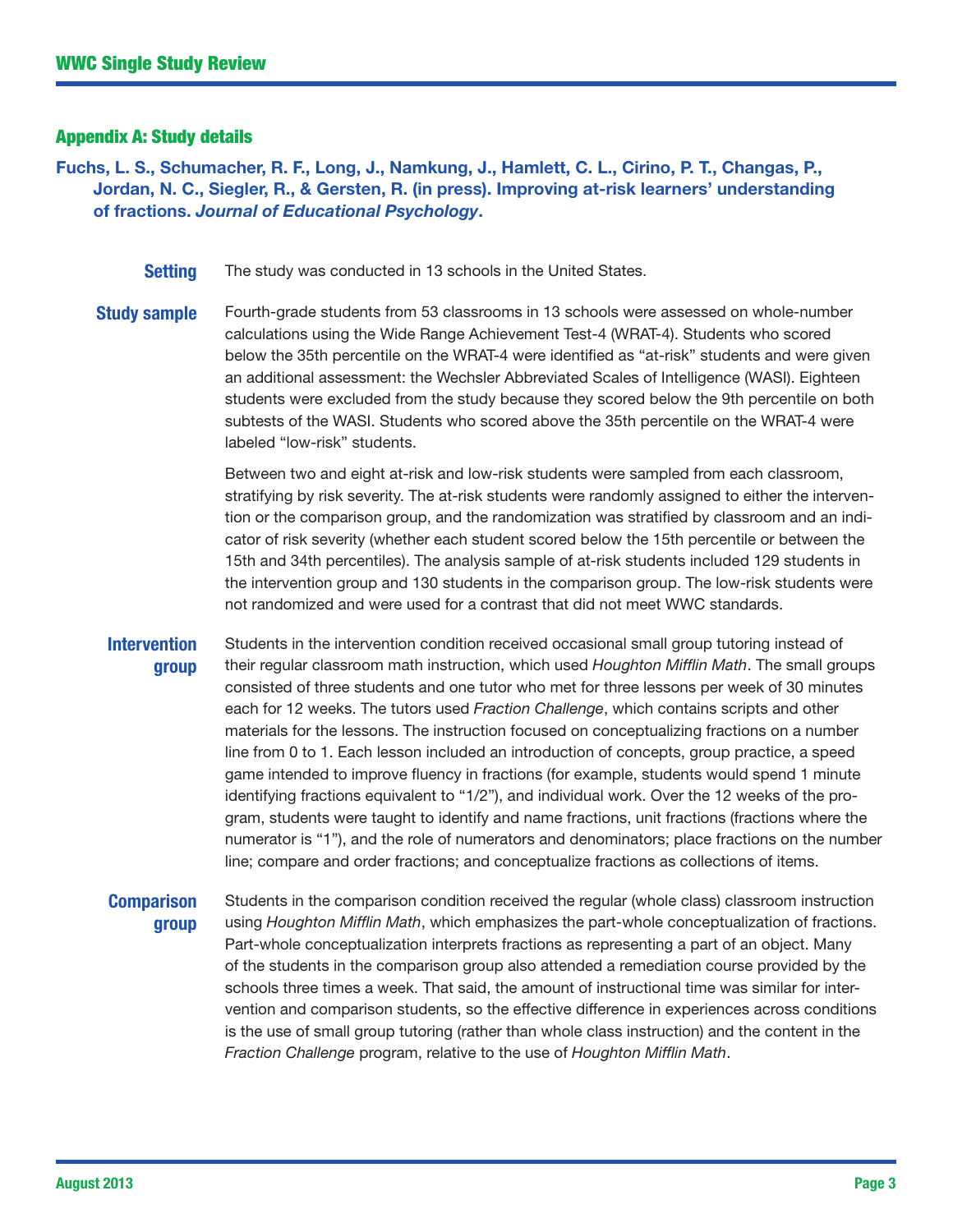#### Outcomes and measurement The study authors examined scores from six assessments about fractions: (a) Comparing Fractions, a measure from the 2010 Fraction Battery, (b) Fraction Number Line, (c) eighteen questions from the National Assessment of Educational Progress (NAEP) assessment during 1990–2009 that assess part-whole and magnitude, (d) a subscale of the 18 questions selected from the NAEP assessment that address part-whole understanding, (e) a subscale of the 18 questions selected from the NAEP assessment that address magnitude understanding, and (f) Fraction Calculations, a measure from the 2010 Fraction Battery. Pretests were administered in September and October, and posttests were administered the following April, less than 2 weeks after the end of the intervention. For a more detailed description of these outcome measures, see Appendix B. Support for implementation Tutors included licensed teachers and non-licensed instructors. Tutors received a 2-day training and met bi-weekly to discuss tutoring topics and challenges. Each tutor worked with two to four small groups. Reason for review This study was identified for review by the WWC because it was supported by a grant to the University of Delaware (Principal Investigator: Nancy Jordan) from the National Center for Special Education Research (NCSER) at the Institute of Education Sciences (IES).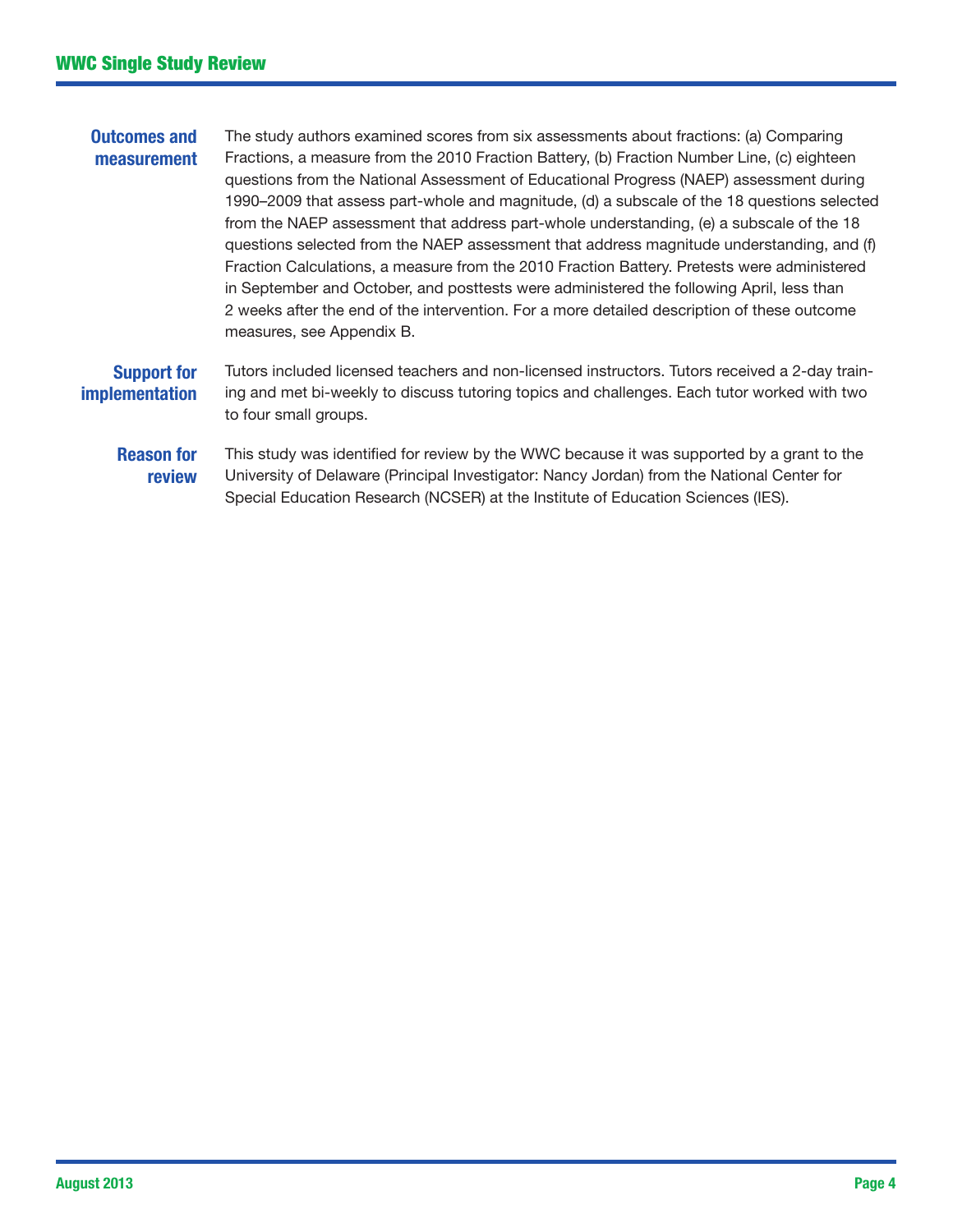| <b>Mathematics achievement</b>                                          |                                                                                                                                                                                                                                                                                                                                                                          |
|-------------------------------------------------------------------------|--------------------------------------------------------------------------------------------------------------------------------------------------------------------------------------------------------------------------------------------------------------------------------------------------------------------------------------------------------------------------|
| <b>Comparing Fractions</b>                                              | This measure is from the 2010 Fraction Battery and consists of 15 pairs of fractions. Students write an inequal-<br>ity sign to relate the fractions in each pair. Each correctly-answered item is worth one point. Internal consistency<br>for this assessment was 0.84.                                                                                                |
| Eighteen items selected from NAEP<br>during 1990–09 ("Items from NAEP") | The researchers selected 18 items about fractions from the NAEP during 1990–2009. Eight items assess part-<br>whole understanding, eight items assess magnitude understanding, one item requires subtraction of two frac-<br>tions with the same denominator, and one asks how many quarters there are in a whole. Internal consistency for<br>this assessment was 0.72. |
| Magnitude subscale of the Items<br>from NAEP                            | This measure consists of eight items in the Items from NAEP outcome that assess magnitude understanding<br>of fractions. Magnitude conceptualization interprets fractions as points on a number line from 0 to 1. Internal<br>consistency for this assessment was 0.62.                                                                                                  |
| Part-whole subscale of the Items<br>from NAEP                           | This measure consists of eight items in the Items from NAEP outcome that assess part-whole understanding<br>of fractions. Part-whole conceptualization interprets fractions as representing a part of an object. Internal<br>consistency for this assessment was 0.60.                                                                                                   |
| <b>Fraction Calculations</b>                                            | This measure is from the 2010 Fraction Battery and consists of 10 fraction addition questions and 10 fraction<br>subtraction questions. Internal consistency for this assessment was 0.90.                                                                                                                                                                               |
| <b>Fraction Number Line</b>                                             | This measure gives 10 fractions to a student and asks him or her to identify the corresponding point on a<br>number line from 0 to 1. The score is the sum of the absolute differences between the fraction and the student's<br>placement on the line. Test-retest reliability for this assessment was 0.79.                                                            |

## Appendix B: Outcome measures for the mathematics achievement domain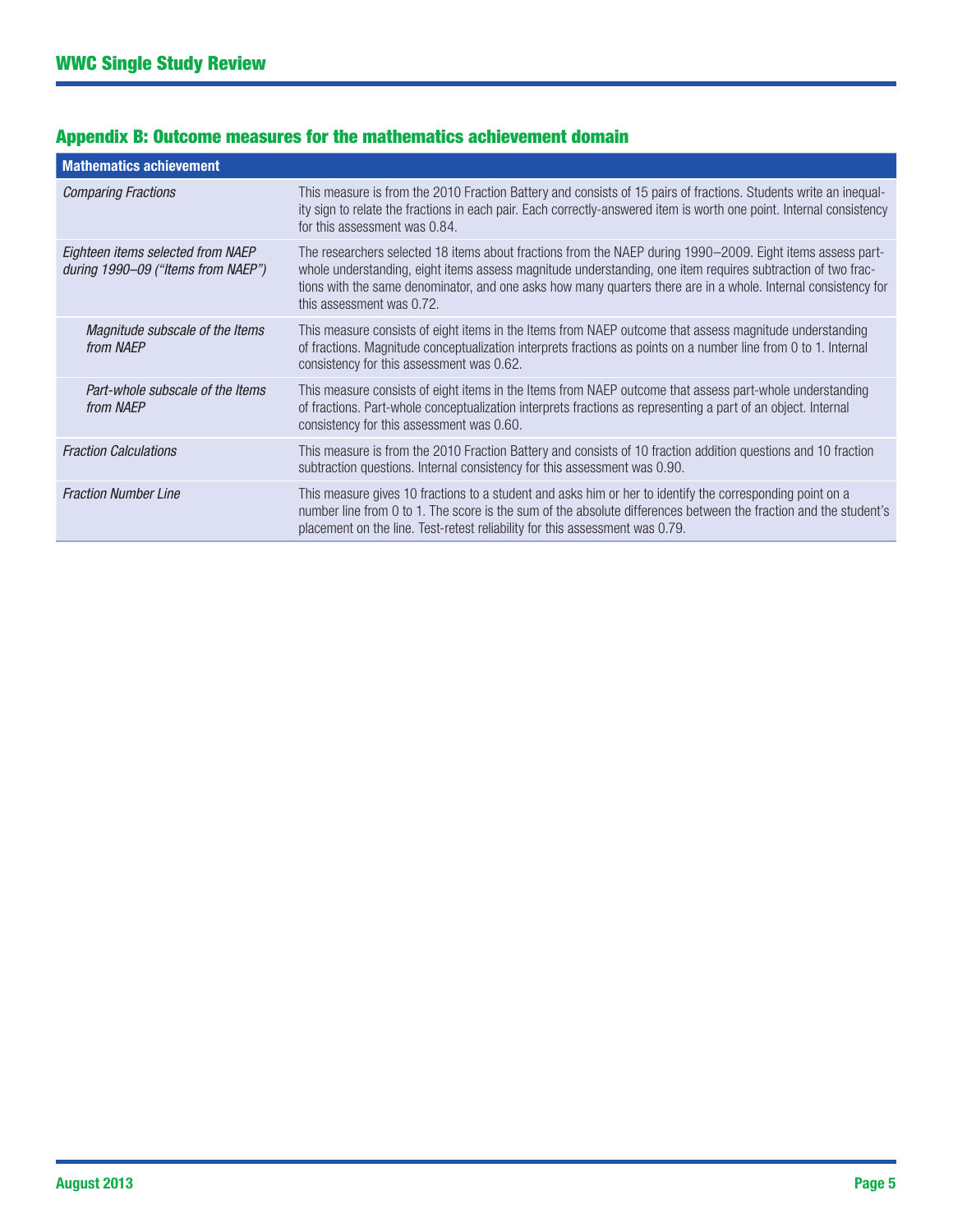|                                                             |                        |                              | <b>Mean</b><br>(standard deviation) |                            | <b>WWC calculations</b>   |                                     |                                    |            |
|-------------------------------------------------------------|------------------------|------------------------------|-------------------------------------|----------------------------|---------------------------|-------------------------------------|------------------------------------|------------|
| <b>Domain and</b><br>outcome measure                        | <b>Study</b><br>sample | <b>Sample</b><br><b>size</b> | <b>Intervention</b><br>group        | <b>Comparison</b><br>group | <b>Mean</b><br>difference | <b>Effect</b><br><b>size</b>        | <b>Improvement</b><br><i>index</i> | $p$ -value |
| <b>Mathematics achievement</b>                              |                        |                              |                                     |                            |                           |                                     |                                    |            |
| <b>Comparing Fractions</b>                                  | At-risk<br>students    | 13 schools/<br>259 students  | 12.91<br>(3.37)                     | 7.07<br>(2.84)             | 5.84                      | 1.87                                | $+47$                              | 0.00       |
| <b>Fraction Calculations</b>                                | At-risk<br>students    | 13 schools/<br>259 students  | 17.57<br>(3.76)                     | 7.50<br>(4.30)             | 10.07                     | 2.49                                | $+49$                              | 0.00       |
| <b>Fraction Number Line</b>                                 | At-risk<br>students    | 13 schools/<br>259 students  | $-0.21$<br>(0.09)                   | $-0.32$<br>(0.12)          | 0.11                      | 1.03                                | $+35$                              | 0.00       |
| <b>Items from NAEP</b>                                      | At-risk<br>students    | 13 schools/<br>259 students  | 14.36<br>(3.11)                     | 11.35<br>(3.43)            | 3.01                      | 0.92                                | $+32$                              | 0.00       |
| Domain average for mathematics achievement<br>1.58<br>$+44$ |                        |                              |                                     |                            |                           | <b>Statistically</b><br>significant |                                    |            |

#### Appendix C: Study findings for the mathematics achievement domain

Table Notes: Positive results for mean difference, effect size, and improvement index favor the intervention group; negative results favor the comparison group. The signs of the means for the *Fraction Number Line* outcome were made negative so that a positive mean difference would reflect a favorable impact of the intervention. The effect size is a standardized measure of the effect of an intervention on student outcomes, representing the change (measured in standard deviations) in an average student's outcome that can be expected if the student is given the intervention. The improvement index is an alternate presentation of the effect size, reflecting the change in an average student's percentile rank that can be expected if the student is given the intervention. The WWC-computed average effect size is a simple average rounded to two decimal places; the average improvement index is calculated from the average effect size. The statistical significance of the study's domain average was determined by the WWC. NAEP = National Assessment of Educational Progress.

Study Notes: A correction for multiple comparisons was needed but did not affect significance levels. The *p*-values presented here were calculated by the WWC. The WWC calculated the intervention group mean by adding the difference-in-differences adjusted estimate of the average impact of the program (i.e., difference in mean gains between the intervention and comparison groups) to the unadjusted comparison group posttests means. Please see the WWC Handbook v2.1 for more information. The average impacts of the program are calculated from the means reported in the study instead of the estimation model reported in the study because the model included an interaction term of the intervention with the pretest score for each outcome measure, and therefore, the effect of the intervention would differ depending on the score on the pretest.

The study is characterized as having a statistically significant positive effect because univariate statistical tests are reported for each outcome measure, the effect for at least one measure within the domain is positive and statistically significant, and no effects are negative and statistically significant, accounting for multiple comparisons.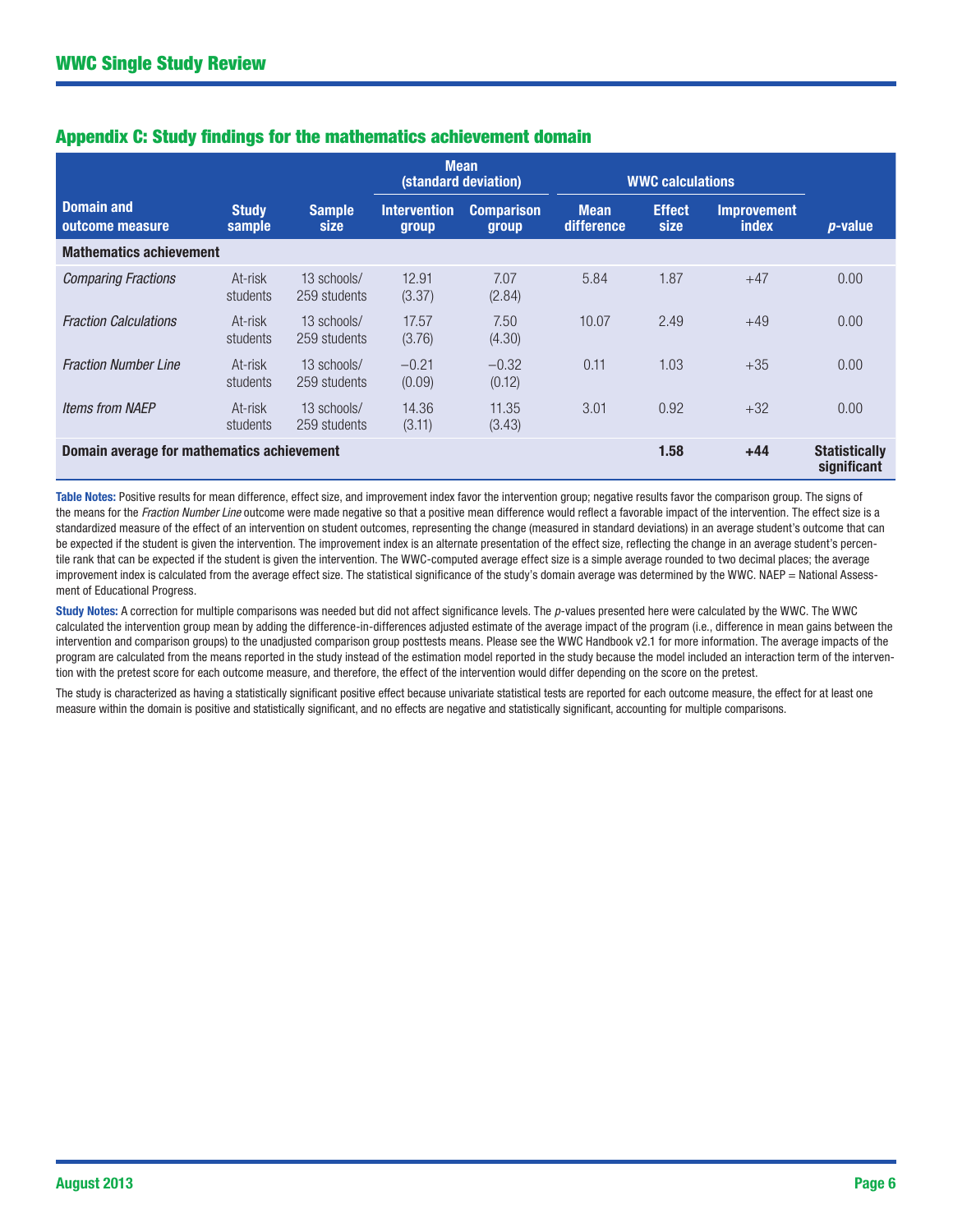|  |  | <b>Appendix D: Supplemental findings by domain</b> |  |  |
|--|--|----------------------------------------------------|--|--|
|  |  |                                                    |  |  |

|                                                      |                        |                             | <b>Mean</b><br>(standard deviation) | <b>WWC calculations</b>           |                           |                       |                             |                 |
|------------------------------------------------------|------------------------|-----------------------------|-------------------------------------|-----------------------------------|---------------------------|-----------------------|-----------------------------|-----------------|
| <b>Domain and</b><br>outcome measure                 | <b>Study</b><br>sample | <b>Sample</b><br>size       | <b>Intervention</b><br>group        | <b>Comparison</b><br><b>group</b> | <b>Mean</b><br>difference | <b>Effect</b><br>size | <b>Improvement</b><br>index | <i>p</i> -value |
| <b>Mathematics achievement</b>                       |                        |                             |                                     |                                   |                           |                       |                             |                 |
| Magnitude subscale of the<br><b>Items from NAEP</b>  | At-risk<br>students    | 13 schools/<br>259 students | 6.96<br>(2.21)                      | 4.66<br>(2.08)                    | 2.30                      | 1.07                  | $+36$                       | 0.00            |
| Part-whole subscale of the<br><b>Items from NAEP</b> | At-risk<br>students    | 13 schools/<br>259 students | 5.78<br>(1.12)                      | 5.36<br>(1.71)                    | 0.42                      | 0.29                  | $+11$                       | 0.02            |

Table Notes: Positive results for mean difference, effect size, and improvement index favor the intervention group; negative results favor the comparison group. The effect size is a standardized measure of the effect of an intervention on student outcomes, representing the change (measured in standard deviations) in an average student's outcome that can be expected if the student is given the intervention. The improvement index is an alternate presentation of the effect size, reflecting the change in an average student's percentile rank that can be expected if the student is given the intervention.

Study Notes: A correction for clustering was needed but did not affect significance levels. The *p*-values presented here were calculated by the WWC. The WWC calculated the intervention group mean by adding the difference-in-differences adjusted estimate of the average impact of the program (i.e., difference in mean gains between the intervention and comparison groups) to the unadjusted comparison group posttests means. Please see the WWC Handbook v2.1 for more information. The average impacts of the program are calculated from the means reported in the study instead of the estimation model reported in the study because the model included an interaction term of the intervention with the pretest score for each outcome measure, and therefore, the effect of the intervention would differ depending on the score on the pretest. These findings are not included in Appendix C because the two subscales make up the total score for the "Items from NAEP" outcome.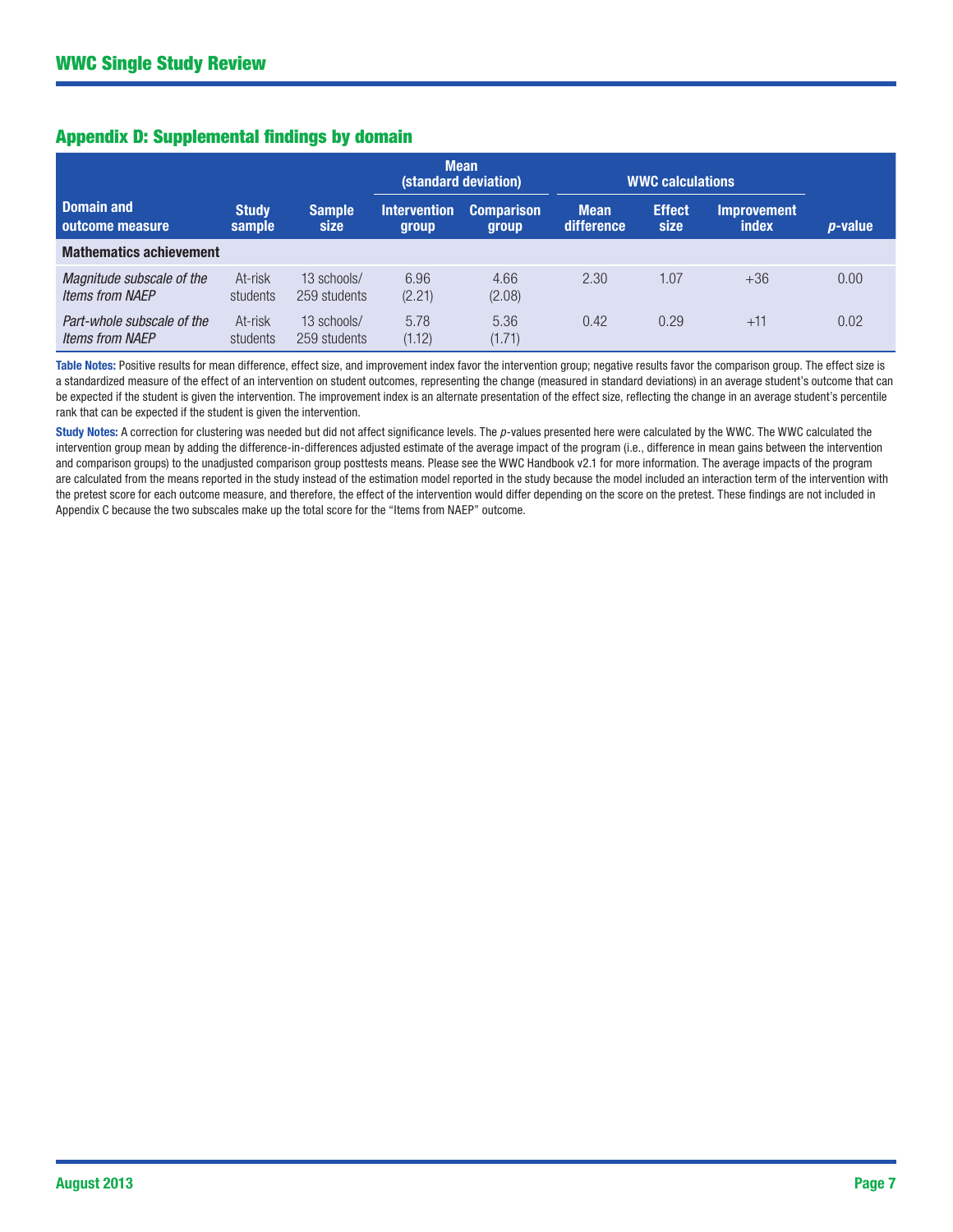#### Endnotes

<sup>1</sup> Single study reviews examine evidence published in a study (supplemented, if necessary, by information obtained directly from the author[s]) to assess whether the study design meets WWC evidence standards. The review reports the WWC's assessment of whether the study meets WWC evidence standards and summarizes the study findings following WWC conventions for reporting evidence on effectiveness. This study was reviewed using the Elementary School Math review protocol, version 2.0. The WWC rating applies only to the results that were eligible under this topic area and met WWC standards without reservations or met WWC standards with reservations, and not necessarily to all results presented in the study.

2 Because the two groups of students in this contrast were not randomly assigned to receive *Fraction Challenge*, the WWC considers this analysis to be based on a quasi-experimental design that must demonstrate baseline equivalence to meet WWC standards with reservations. The intervention and comparison groups in this contrast were not equivalent at baseline, so this portion of the study does not meet WWC standards.

#### Recommended Citation

U.S. Department of Education, Institute of Education Sciences, What Works Clearinghouse. (2013, August). *WWC review of the report: Improving at-risk learners' understanding of fractions.* Retrieved from <http://whatworks.ed.gov>